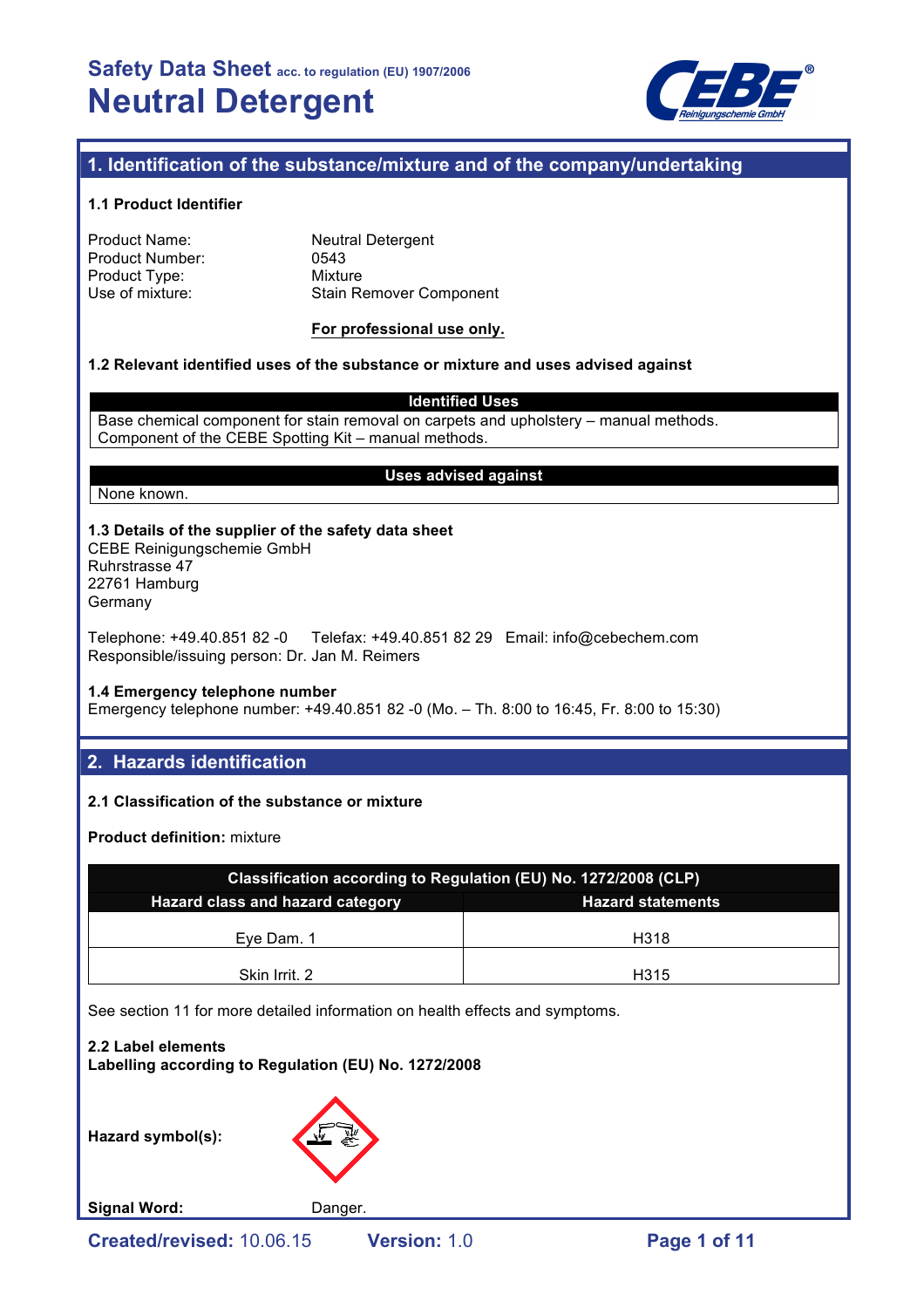

| <b>Hazard Statements:</b>                   | H318<br>H315           | Causes serious eye damage.<br>Causes skin irritation.                                                                                  |
|---------------------------------------------|------------------------|----------------------------------------------------------------------------------------------------------------------------------------|
| <b>Precautionary Statements:</b>            |                        |                                                                                                                                        |
| <b>Prevention:</b>                          | P <sub>280</sub>       | Wear protective gloves/protective clothing/eye<br>protection/face protection.                                                          |
|                                             | P264                   | Wash hands thoroughly after handling.                                                                                                  |
| <b>Reaction:</b>                            | P305+P351+P338         | IF IN EYES: Rinse cautiously with water for several<br>minutes. Remove contact lenses, if present and<br>easy to do. Continue rinsing. |
|                                             | P310                   | Immediately call a POISON CENTER or<br>doctor/physician.                                                                               |
|                                             | P302+P352<br>P332+P313 | IF ON SKIN: Wash with plenty of soap and water.<br>If skin irritation occurs: Get medical advice/attention.                            |
|                                             | P362                   | Take off contaminated clothing and wash before<br>reuse.                                                                               |
| Storage:                                    | None.                  |                                                                                                                                        |
| Disposal:                                   | None.                  |                                                                                                                                        |
| <b>Additional labelling elements: None.</b> |                        |                                                                                                                                        |
| 2.3 Other hazards                           |                        |                                                                                                                                        |

**Other hazards that do not lead to a classification:** Not applicable.

# **3. Composition/information on ingredients**

## **3.2 Mixtures**

| <b>Hazardous</b><br><b>Components</b>  | <b>Identifiers</b> | $Wt.-%$    | <b>Classifcation</b><br>(EU) 1272/2008 |
|----------------------------------------|--------------------|------------|----------------------------------------|
| Isotridecanol,<br>ethoxylated (6-9 EO) | CAS: 9043-30-5     | $5 - 10\%$ | Acute Tox. 4, H302<br>Eye Dam. 1, H318 |

See section 16 for the full wording of the above mentioned H-statements.

At the time of creation of this data sheet no further ingredients were classified as hazardous to health or environment or were contained in concentrations that did not mandate their mention in this section.

## **4. First aid measures**

## **4.1 Description of first aid measures**

**Eye contact:** Immediately flush eyes with plenty of water, occasionally lifting the upper and lower eyelids. Check for and remove any contact lenses. Continue to rinse for at least 10 minutes. Get medical attention if adverse health effects persist or are severe.

**Inhalation:** Get medical attention immediately. Remove victim to fresh air and keep at rest in a position comfortable for breathing. If it is suspected that fumes are still present, the rescuer must wear an appropriate mask or self-contained breathing apparatus In the absence or irregular breathing, or if respiratory arrest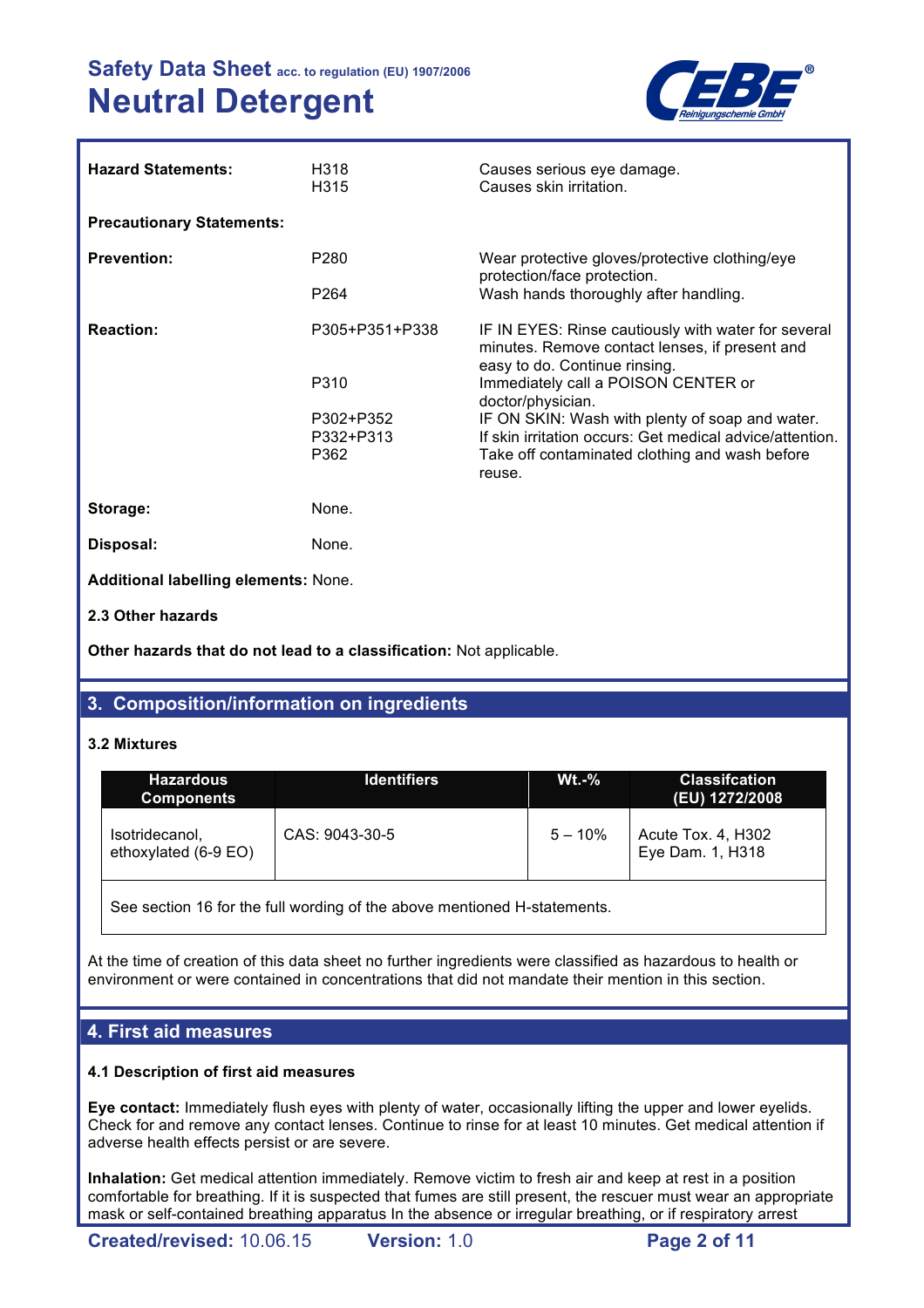

occurs provide artificial respiration by trained personnel or oxygen. For the first person providing aid it can be dangerous to give mouth-to-mouth resuscitation. If unconscious place in recovery position and seek immediate medical attention. Maintain an open airway. Loosen tight clothing (eg. collar, tie, belt, or waistband). In case of inhalation of combustion products, symptoms may be delayed.

**Skin contact:** Flush contaminated skin with plenty of water. Remove contaminated clothing and shoes. Continue to rinse for at least 15 minutes. Get medical attention if adverse health effects persist or are severe. Wash clothing before reuse. Thoroughly clean shoes before reuse.

**Ingestion:** Wash out mouth with water. Remove denture prosthesis if any. Remove victim to fresh air and keep at rest in a position comfortable for breathing. Do not induce vomiting unless directed to do so by medical personnel. Should vomiting occur, keep head low so that vomit does not enter the lungs. Get medical attention if adverse health effects persist or are severe. Never give anything to an unconscious person by mouth. If unconscious, place in recovery position and seek immediate medical attention. Maintain an open airway. Loosen tight clothing (eg. collar, tie, belt or waistband).

**Protection of first-aiders:** No action shall be taken involving any personal risk or without suitable training. If it is suspected that fumes are still present, the rescuer must wear an appropriate mask or self-contained breathing apparatus. For the first person providing aid it can be dangerous to give mouth-to-mouth resuscitation. Wash contaminated clothing thoroughly with water before you take them off or wear gloves.

### **4.2 Most important symptoms and effects, both acute and delayed**

#### **Potential acute health effects**

**Eye contact:** Severely irritating to the eyes. Risk of serious damage to eyes. **Inhalation:** No known significant effects or critical hazards. **Skin contact: Irritating to skin. Ingestion:** No known significant effects or critical hazards.

#### **Signs / symptoms of overexposure**

**Eye contact:** Possible symptoms: pain or irritation, lacrimation, redness. **Inhalation:** No specific data. **Skin contact:** Possible symptoms: irritation, redness. **Ingestion:** No specific data.

## **4.3 Indication of any immediate medical attention and special treatment needed**

**Indications for the physician:** Treat symptomatically. If larger amounts have been swallowed or inhaled consult specialist for poisoning.

**Special treatment:** No special treatment.

## **5. Fire fighting measures**

## **5.1 Extinguishing media**

**Suitable extinguishing media:** Use an extinguishing agent suitable for the surrounding fire.

**Unsuitable extinguishing media:** None known.

#### **5.2 Special hazards arising from the substance or mixture**

**Hazards from the substance or mixture**: In a fire or if heated, a pressure increase will occur and the container may burst.

**Hazardous combustion products:** Decomposition products may include the following materials: carbon dioxide, carbon monoxide, oxides.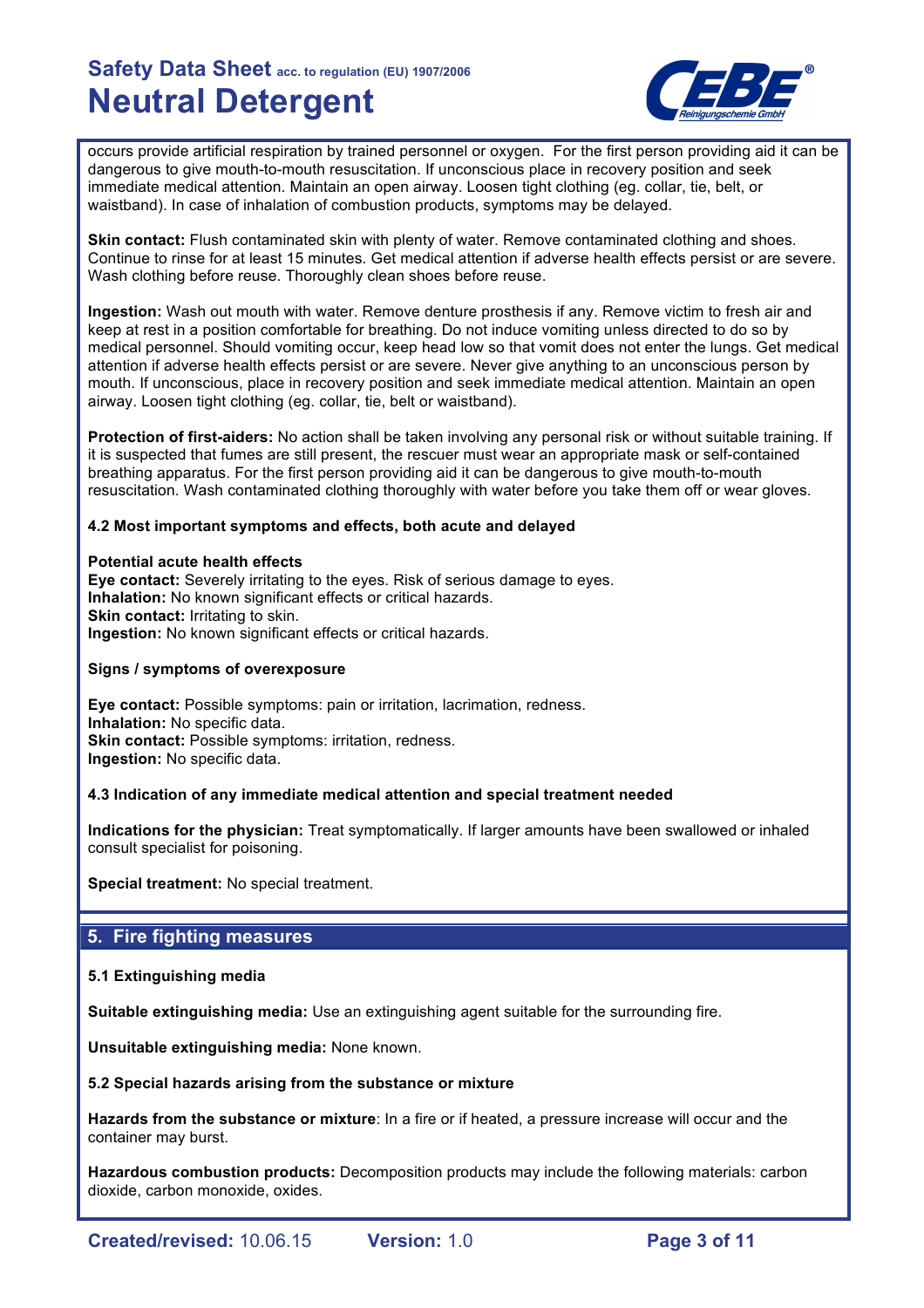

## **5.3 Advice for firefighters**

**Special precautions for fire- fighters:** In case of fire the scene cordon immediately removing all persons from the danger area. No action shall be taken involving any personal risk or without suitable training. Move containers from fire area if safe to do so. Spray fire-exposed containers with water to cool.

**Special protective equipment for firefighters:** Fire fighters should wear proper protective equipment.

## **6. Accidental release measures**

### **6.1 Personal precautions, protective equipment and emergency procedures**

**For persons that are not emergency technicians:** No action shall be taken involving any personal risk or without suitable training. Evacuate surrounding areas. Keep unnecessary and unprotected personnel from entering. Do not touch or walk through spilled material. Avoid breathing vapor or mist. Ensure adequate ventilation. In case of insufficient ventilation wear suitable respiratory equipment. Put on appropriate personal protective equipment.

**For first aid personel in case of emergency:** If protective equipment/clothing is needed in case of accidental release, Section 8 should be consulted for appropriate and inappropriate materials. See section 8 for further information on hygiene measures.

### **6.2 Environmental precautions**

Avoid the proliferation and dispersal of spilled material and contact with soil, waterways, drains and sewers. Inform the relevant authorities if the product has caused by environmental pollution (sewers, waterways, soil or air).

## **6.3 Methods and materials for containment and cleaning up**

**Small amounts:** Dilute with plenty of water. Absorb with an inert material and place in an appropriate waste disposal.

**Large amounts:** avoid entry into sewers, water courses, basements, or confined areas.Collect spilt material using non-flammable absorption agent (eg. sand, earth, vermiculite or diatomaceous earth) and hand it in for disposal according to local regulations in an appropriate container (see section 13).

## **6.4 Reference to other sections**

See Section 1 for emergency contact information. See Section 8 for information on appropriate personal protective equipment. See Section 13 for additional waste treatment information.

## **7. Handling and storage**

The information in this section contains generic advice and guidance. The list of Identified Uses in Section 1 should be consulted for any exposure scenario or when exposure scenarios on the available applicationspecific information.

## **7.1 Precautions for safe handling**

**Protective measures:** Put on appropriate (see section 8) protective gear. Do not get in contact with eyes, skin or clothing. Do not ingest. Avoid breathing vapor or mist. Keep in the original container or an approved alternative container, which was made from a compatible material. Kept tightly closed when not in use. Empty containers retain product residue and can be dangerous. Do not reuse container.

**Advice on general occupational hygiene:** Eating, drinking and smoking should be prohibited in areas where this material is handled, stored and processed. After use or contact with the substance immediately wash hands and face especially before eating, drinking and smoking. Remove contaminated clothing and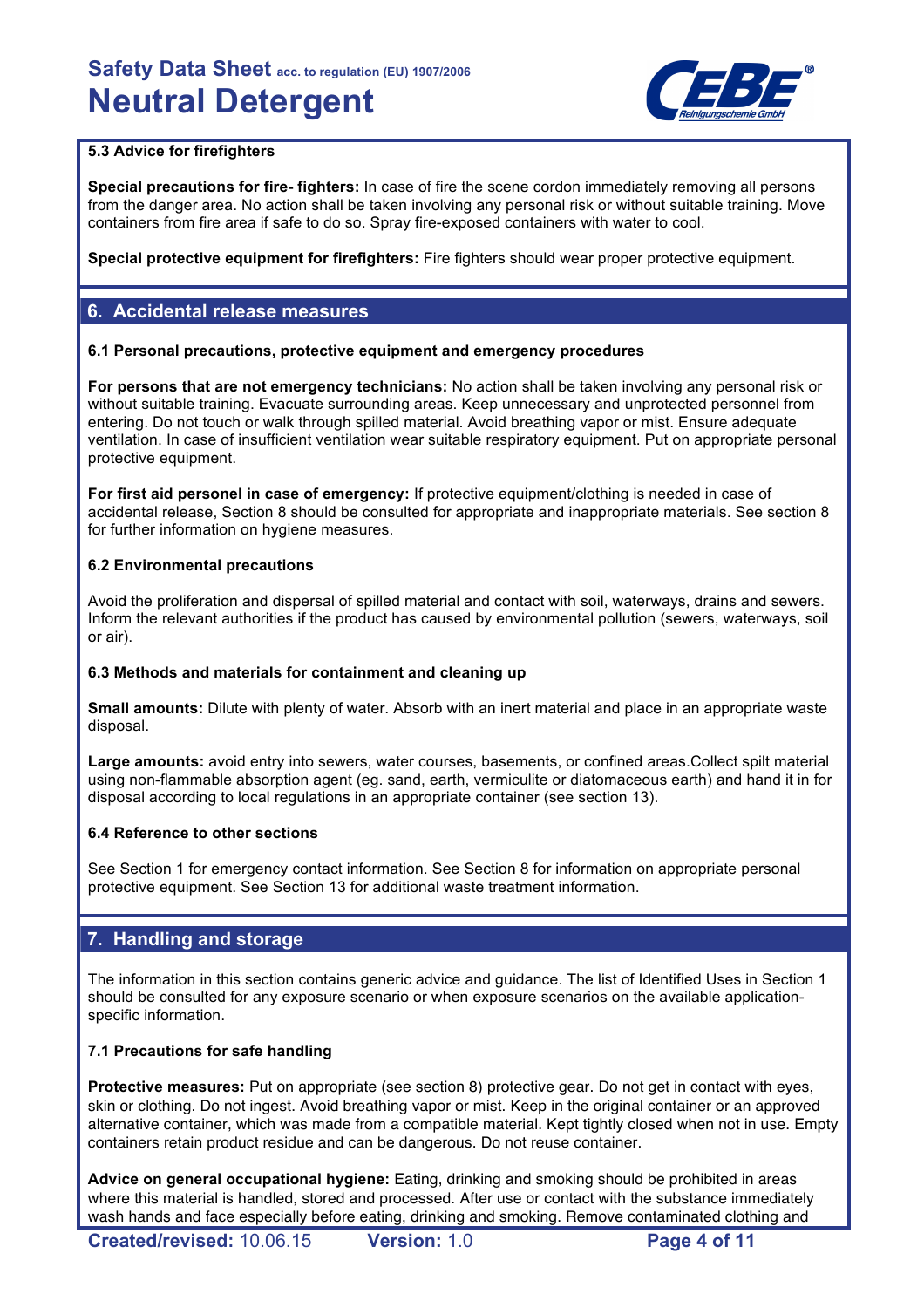

protective equipment before entering eating areas. See Section 8 for additional information on hygiene measures.

## **7.2 Conditions for safe storage, including any incompatibilities**

Store between the following temperatures: 0 to 40°C (32 to 104°F). Store in accordance with local regulations. Keep only in original container. Protect from direct sunlight. Store in a dry, cool and wellventilated area, away from incompatible materials (see section 10) and do not store with food and drink. Hold container tightly closed and sealed until ready to use. Containers that have been opened must be carefully resealed and kept upright to prevent leakage. Do not store in unlabelled containers. Use appropriate container to avoid environmental contamination.

## **7.3 Specific end use(s)**

**Recommendations:** No information available.

## **8. Exposure controls/personal protection**

The information in this section contains generic advice and guidance. The list of Identified Uses in Section 1 should be consulted for any exposure scenario or when exposure scenarios on the available applicationspecific information.

## **8.1 Control parameters**

## **Occupational exposure limit values**

**Name of substance Exposure limit value** 

## **Recommended monitoring procedures**

If this product contains ingredients with exposure limits, monitoring procedures are personal, (related to workplace) or biological monitoring may be required to determine the effectiveness of the ventilation or other control measures and / or the necessity to use respiratory protective equipment. Reference should be made to European Standard EN 689 for methods for the assessment of exposure by inhalation to chemical agents and national guidance documents for methods for the determination of hazardous substances.

## **Derived effect concentrations**

No Derived No Effect Levels (DNEL) – values available.

## **Predicted effect concentrations**

No Predicted No Effect Concentrations (PNEC) available.

## **8.2 Limitation and monitoring of exposure**

**Appropriate technical controls:** No special ventilation requirements. Good general ventilation should be sufficient to control worker exposure to airborne contaminants. If this product contains ingredients with exposure limits, use process enclosures, local exhaust ventilation or other engineering controls to keep worker exposure below any recommended or statutory limits.

#### **Personal protective measures**

**Hygiene measures:** Wash hands, forearms, and face thoroughly after handling chemical products and at the end of the working day as well as before eating, smoking, and using the toilet. Use appropriate techniques to remove potentially contaminated clothing. Wash contaminated clothing before reusing. Ensure that eyewash stations and safety showers are close to the work area.

**Eye protection / face protection (EN 166):** Goggles, chemical goggles or full-face shield.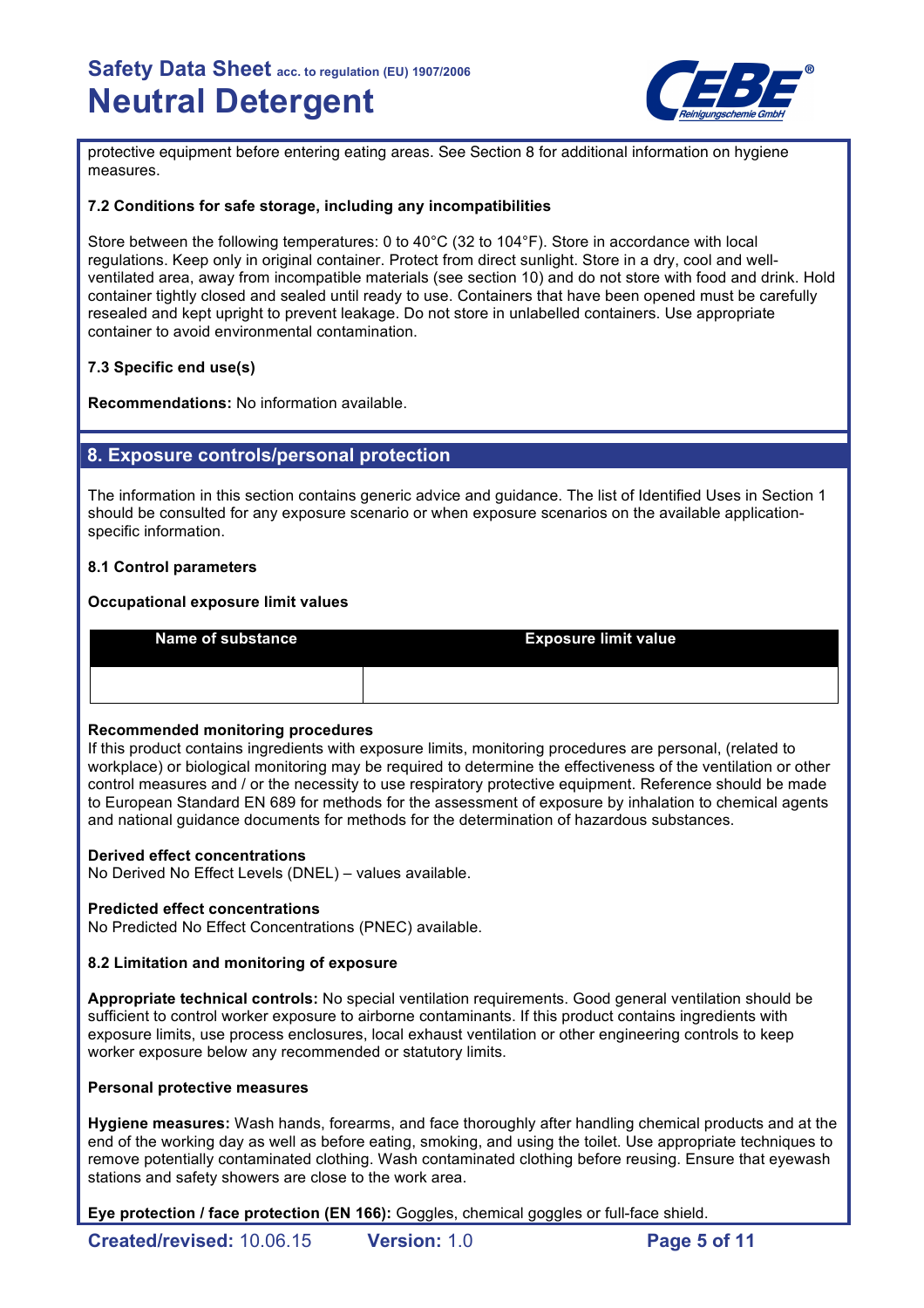

Hand protection (EN 374): Protective gloves made of nitrile, for example, Camatril<sup>®</sup> 730 from KCL GmbH (see section 16). Penetration time> 8 hours.

**Skin protection (EN 14605):** Before handling this product the personal protective equipment should be selected on the basis of the task and the associated risks to be carried out and approved by a specialist.

**Other skin protection:** Appropriate footwear and any additional skin protection measures should be based on the task being performed and the risks involved and approved by a specialist.

**Respiratory protection (EN 143, 14387):** under normal and intended conditions of product use no respirator is required. If workers are exposed to concentrations above the exposure limit, they must use appropriate, certified respirators.

**Thermal hazards:** Not applicable.

**Delimitation and monitoring of the environmental exposition:** Emissions from ventilation or work process equipment should be checked to ensure they comply with the requirements of environmental protection legislation. In some cases, fume scrubbers, filters or engineering modifications to the process equipment will be necessary to reduce emissions to acceptable levels.

## **9. Physical and chemical properties**

### **9.1 Information on basic physical and chemical properties**

- **a) Appearance: Form:** liquid **Color:** colorless
- **b) Odor:** odorless
- **c) Odor threshold:** Not applicable and/or not determined for this mixture
- **d) pH:**  $6.5 \pm 0.5$  at 20 $^{\circ}$ C
- **e) Freezing/melting point:** Not applicable and/or not determined for this mixture
- **f) Boiling point/boiling range:** Not applicable and/or not determined for this mixture
- **g) Flash point:** Not applicable and/or not determined for this mixture
- **h) Evaporation rate:** Not applicable and/or not determined for this mixture
- **i) Flammability (solid, gas):** Not applicable and/or not determined for this mixture
- **j) Upper/lower explosion limit:** Not applicable and/or not determined for this mixture
- **k) Vapor pressure:** Not applicable and/or not determined for this mixture
- **l) Relative vapor density:** Not applicable and/or not determined for this mixture
- **m) Density:** 0.995 1.015 g/cm<sup>3</sup>
- **n) Solubility** easily soluble in the following substances: water
- **o) Partition coefficient:** n-octanol/water: Not applicable and/or not determined for this mixture
- **p) Ignition temperature:** Not applicable and/or not determined for this mixture
- **q) Thermal decomposition:** Not applicable and/or not determined for this mixture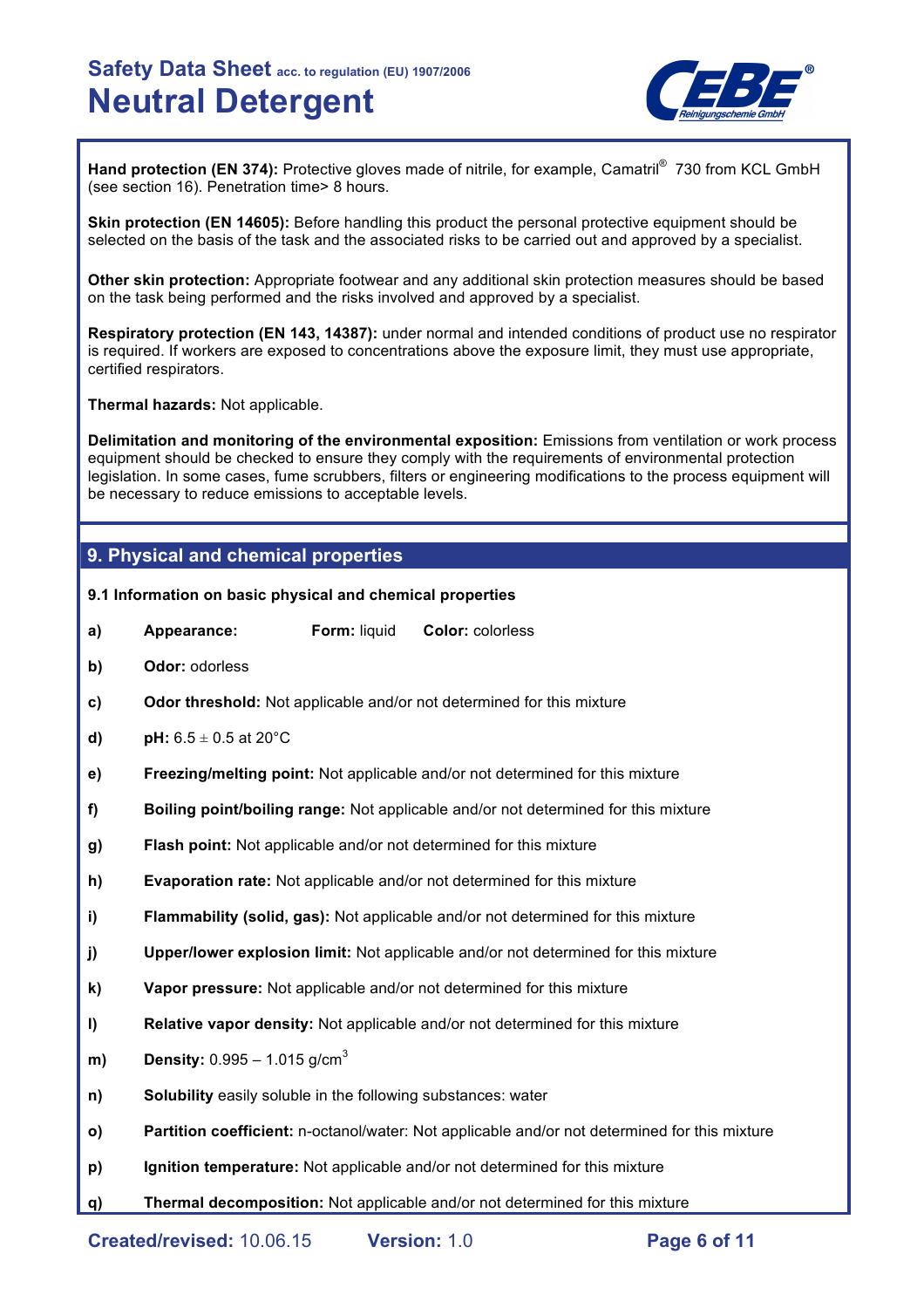

- **r) Viscositiy, dynamic:** Not applicable and/or not determined for this mixture
- **s) Explosive properties:** Not applicable and/or not determined for this mixture
- **t) Oxidizing properties:** Not applicable and/or not determined for this mixture

### **9.2 Other information**

No further information available.

## **10. Stability and reactivity**

#### **10.1 Reactivity**

For this product or its ingredients no specific test data related to reactivity are available.

### **10.2 Chemical stability**

The product is stable.

#### **10.3 Possibility of hazardous reactions**

Dangerous reactions will not occur under normal storage conditions and under normal use.

## **10.4 Conditions to avoid**

No specific data.

### **10.5 Incompatible materials**

No specific data.

## **10.6 Hazardous decomposition products**

Under normal conditions of storage and use, hazardous decomposition products should not be produced.

# **11. Toxicological information**

## **11.1 Information on toxicological effects**

**a) acute toxicity:**

| Name of<br><b>Substance</b>            | <b>Result</b>  | <b>Species</b> | <b>Dose</b>     | <b>Exposition</b> |
|----------------------------------------|----------------|----------------|-----------------|-------------------|
| Isotridecanol,<br>ethoxylated (6-9 EO) | $LD_{50}$ Oral | Rat            | $<$ 2,000 mg/kg | -                 |

**Conclusion/Summary:** Not determined for this mixture.

## **b) Irritation to skin; c) Irritation to eyes; d) Sensitisation**

| Name of<br><b>Substance</b>            | <b>Result</b>                                               | <b>Species</b> | <b>Points</b>            | <b>Exposition</b> | <b>Observation</b>       |
|----------------------------------------|-------------------------------------------------------------|----------------|--------------------------|-------------------|--------------------------|
| Isotridecanol,<br>ethoxylated (6-9 EO) | Skin - irritating to<br>the skin and<br>mucous<br>membranes |                | $\overline{\phantom{0}}$ | -                 | $\overline{\phantom{0}}$ |
|                                        | Eye - strong irritant                                       |                | $\overline{\phantom{0}}$ |                   | -                        |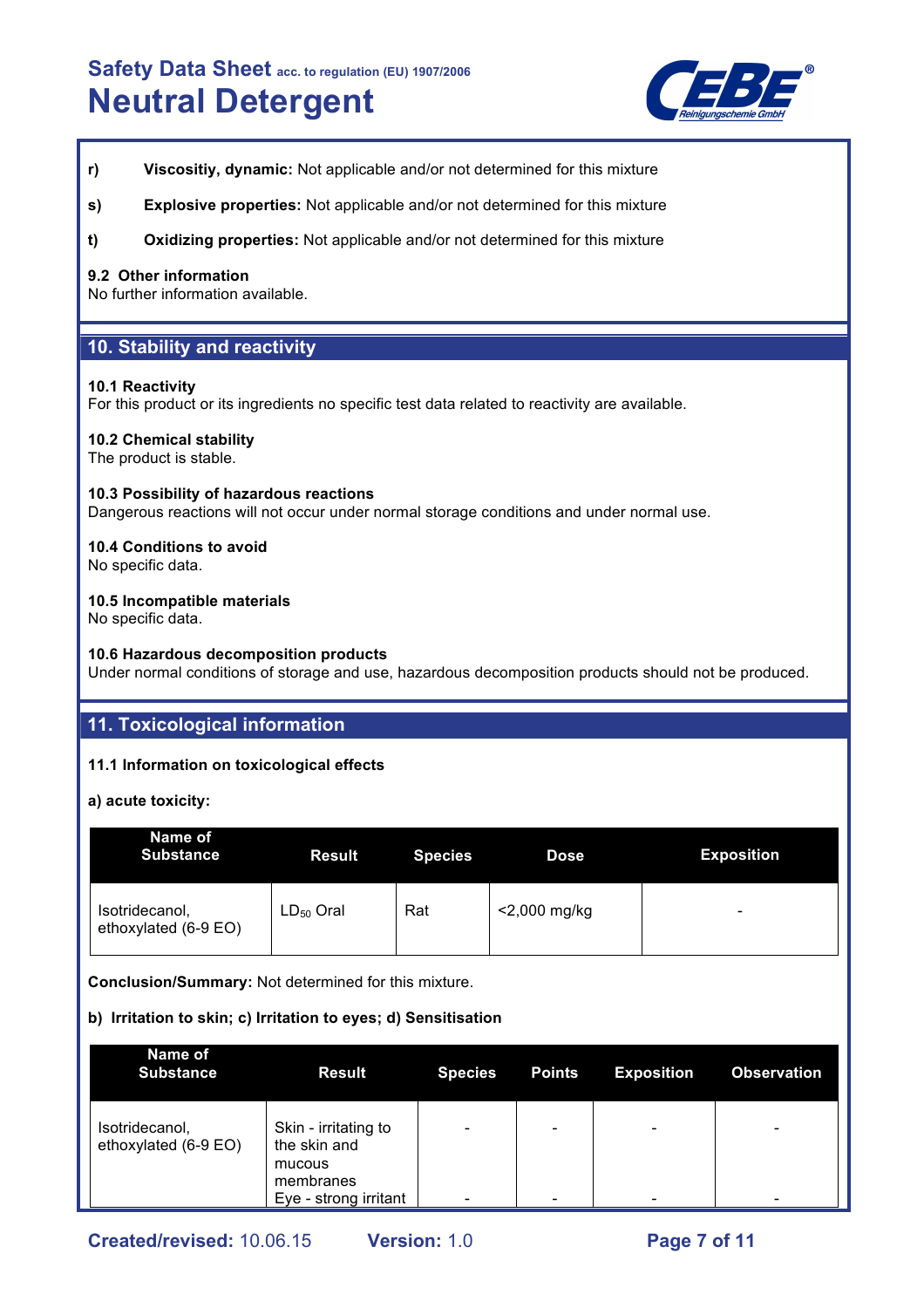

|                                                                                                                                                                                                                                                                                                 | with the danger of<br>severe eye injury<br>Sensitization - no<br>sensitization |  |  |  |  |
|-------------------------------------------------------------------------------------------------------------------------------------------------------------------------------------------------------------------------------------------------------------------------------------------------|--------------------------------------------------------------------------------|--|--|--|--|
| Conclusion / Summary: Causes serious damage to eyes. Irritating to the skin. No sensitizing effects known.                                                                                                                                                                                      |                                                                                |  |  |  |  |
| e) Germ cell mutagenicity:<br>Conclusion / Summary: No known significant effects or critical hazards.                                                                                                                                                                                           |                                                                                |  |  |  |  |
| f) carcinogenicity:<br>Conclusion / Summary: No known significant effects or critical hazards.<br>g) reproductive toxicity:<br>Conclusion / Summary: No known significant effects or critical hazards.                                                                                          |                                                                                |  |  |  |  |
| h) specific target organ toxicity single exposure<br>Conclusion / Summary: No known significant effects or critical hazards.                                                                                                                                                                    |                                                                                |  |  |  |  |
| i) specific target organ toxicity after repeated exposure<br>Conclusion / Summary: No known significant effects or critical hazards.                                                                                                                                                            |                                                                                |  |  |  |  |
| j) Aspiration hazard<br>Conclusion / Summary: No known significant effects or critical hazards.                                                                                                                                                                                                 |                                                                                |  |  |  |  |
| <b>Teratogenicity</b><br>Conclusion / Summary: No known significant effects or critical hazards.<br>Information on the likely routes of exposure: No known significant effects or critical hazards.                                                                                             |                                                                                |  |  |  |  |
| <b>Potential acute health effects</b><br>Inhalation: No known significant effects or critical hazards.<br>Ingestion: Irritating to mouth, throat and stomach.<br>Skin contact: Irritating to skin.<br>Eye contact: Severely irritating to the eyes. Risk of serious damage to eyes.             |                                                                                |  |  |  |  |
| Symptoms related to the physical, chemical and toxicological characteristics<br>Inhalation: No specific data.<br>Ingestion: No specific data.<br><b>Skin contact:</b> Adverse symptoms may include the following: irritation, redness<br>Eye contact: pain or irritation, lacrimation, redness. |                                                                                |  |  |  |  |
| Delayed and immediate effects and also chronic effects from short and long term exposure                                                                                                                                                                                                        |                                                                                |  |  |  |  |
| Short term exposure                                                                                                                                                                                                                                                                             |                                                                                |  |  |  |  |
| <b>Potential immediate effects:</b> Not determined for the mixture.<br>Potential delayed effects: Not determined for the mixture.                                                                                                                                                               |                                                                                |  |  |  |  |
| Long-term exposure                                                                                                                                                                                                                                                                              |                                                                                |  |  |  |  |
| <b>Potential immediate effects:</b> Not determined for the mixture.<br>Potential delayed effects: Not determined for the mixture.                                                                                                                                                               |                                                                                |  |  |  |  |
| <b>Potential chronic health effects</b>                                                                                                                                                                                                                                                         |                                                                                |  |  |  |  |
| <b>Conclusion / Summary: Not determined for the mixture.</b>                                                                                                                                                                                                                                    |                                                                                |  |  |  |  |
| General: No known significant effects or critical hazards.<br>Carcinogenicity: No known significant effects or critical hazards.<br>Mutagenicity: No known significant effects or critical hazards.                                                                                             |                                                                                |  |  |  |  |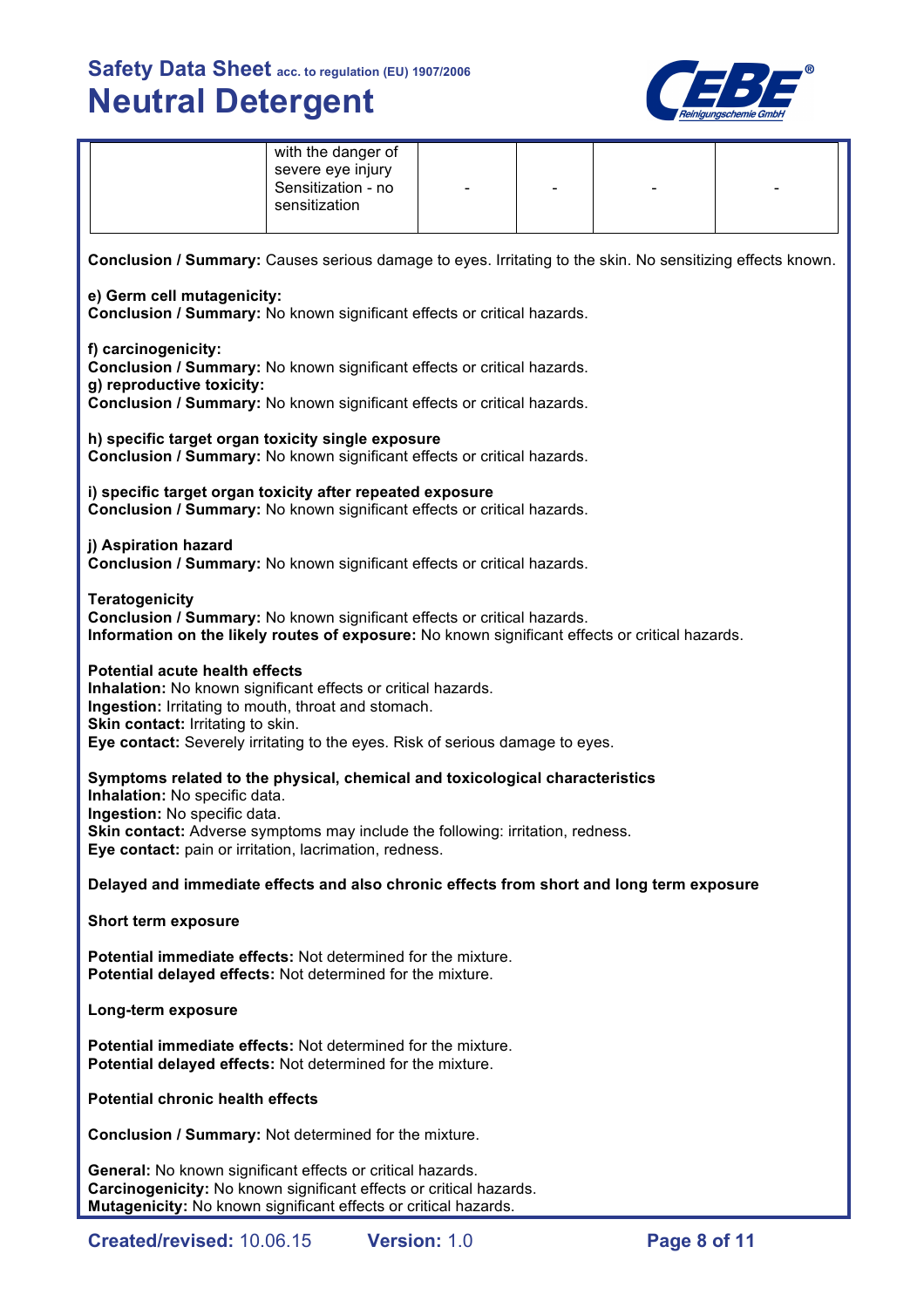

**Teratogenicity:** No known significant effects or critical hazards. **Developmental effects:** No known significant effects or critical hazards. **Fertility effects:** No known significant effects or critical hazards.

**Other information:** Not determined for the preparation.

# **12. Ecological information**

## **12.1 Toxicity**

| Name of<br>substance       | <b>Result</b>                                     | <b>Species</b> | <b>Exposition</b> |
|----------------------------|---------------------------------------------------|----------------|-------------------|
| Isotridecanol, ethoxylated | $EC_{50} > 10$ mg/l<br>LC <sub>50</sub> > 10 mg/l | Daphnia        | 48 hours          |
| $(6-9)$ EO)                |                                                   | Fish           | 96 hours          |

**Conclusion/Summary:** Not determined for this mixture.

## **12.2 Persistence and degradability**

**Conclusion/Summary:** The surface active ingredients contained in this product are biologically degradable according to regulation 648/2004 EC.

## **12.3 Bioaccumulative potential**

**Conclusion/Summary:** Not determined for this mixture.

## **12.4 Mobility in soil**

**Partition coefficient ground/water (K<sub>OC</sub>):** Not determined for this mixture. **Mobility:** Not determined for this mixture.

## **12.5 Results of PBT and vPvB assessment**

**PBT:** not applicable **vPvB:** not applicable

## **12.6 Other adverse effects**

No special effects or hazards known.

## **13. Disposal considerations**

The information in this section contains generic advice and guidance. The list of Identified Uses in Section 1 should be consulted for any exposure scenario or when exposure scenarios on the available applicationspecific information.

Waste disposal according to EC Directives on waste and hazardous waste. Waste codes should be assigned by the user, preferably in collaboration with the waste disposal authorities.

## **13.1 Waste treatment methods**

## **Product**

**Methods of disposal:** The generation of waste should be avoided or minimized wherever possible. Empty containers or liners may retain some product residues. Material and its container must be disposed of in a safe way. Significant quantities of waste product residue should not be disposed of via the foul sewer but processed in a suitable effluent treatment plant. Dispose of surplus and non-recyclable products via a licensed waste disposal contractor. Disposal of this product, solutions and any by-products should at all times comply with the environmental protection requirements and waste disposal legislation and the requirements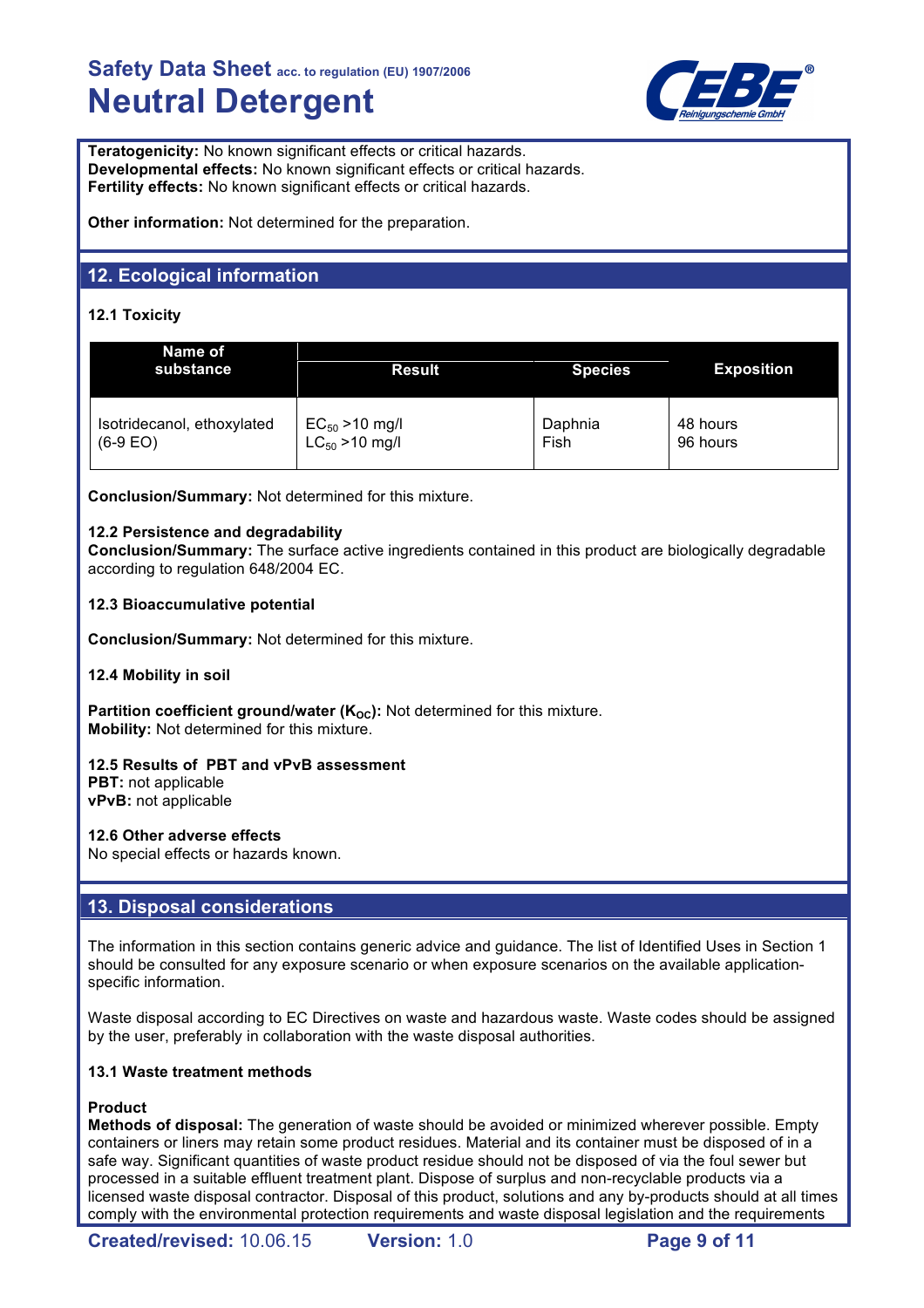

of local authorities. Avoid the proliferation and dispersal of spilled material and contact with soil, waterways, drains and sewers.

**Hazardous waste:** According to the information available to the supplier at the time of creation/editing of this safety data sheet this product is regulated as hazardious waste in the sense of EU regulation 2008/98/EC.

### **Packaging**

**Methods of disposal:** The generation of waste should be avoided or minimized wherever possible. Waste packaging should be recycled.

**Special precautions:** This material and its container must be disposed of in a safe way. Empty containers or liners may retain some product residues. Avoid the proliferation and dispersal of spilled material and contact with soil, waterways, drains and sewers.

## **14. Transport information**

|                                          | <b>ADR/RID</b> | <b>ADR/ADNR</b> | <b>IMDG</b>    | <b>IATA</b>    |
|------------------------------------------|----------------|-----------------|----------------|----------------|
| 14.1 UN Number                           | Not regulated. | Not regulated.  | Not regulated. | Not regulated. |
| 14.2 UN proper<br>shipping name          |                |                 |                |                |
| 14.3 Transport<br>hazard class(es)       |                |                 |                |                |
| 14.4 Packing<br>group                    |                |                 |                |                |
| 14.5<br>Environmental<br>hazards         | No.            | No.             | No.            | No.            |
| 14.6 Special<br>precautions for<br>iuser | None.          | None.           | None.          | None.          |

**14.7 Transport in bulk according to Annex II of MARPOL 73/78 and the IBC Code** Not applicable.

**Multiplier according to ADR / RID 1.1.6.3:** Not applicable.

**Tunnel restriction code:** Not applicable.

## **15. Regulatory information**

**15.1 Safety, health, and environmental regulations/legislation specific for the substance/mixture**

**EC-Regulation Nr. 1907/2006 (REACh)**

**Appendix XIV - Index of substances that require permission Substances causing special concern:** None of the ingredients is listed.

**Appendix XVII – Restriction of the production, the distribution, and the use of specific hazardous substances, mixtures, ans products:** Not applicable.

**Other EU-Regulations Contents according to 648/2004 EC:** 15 – <30 % nonionic surfactants, perfume.

**15.2 Chemical safety assessment**